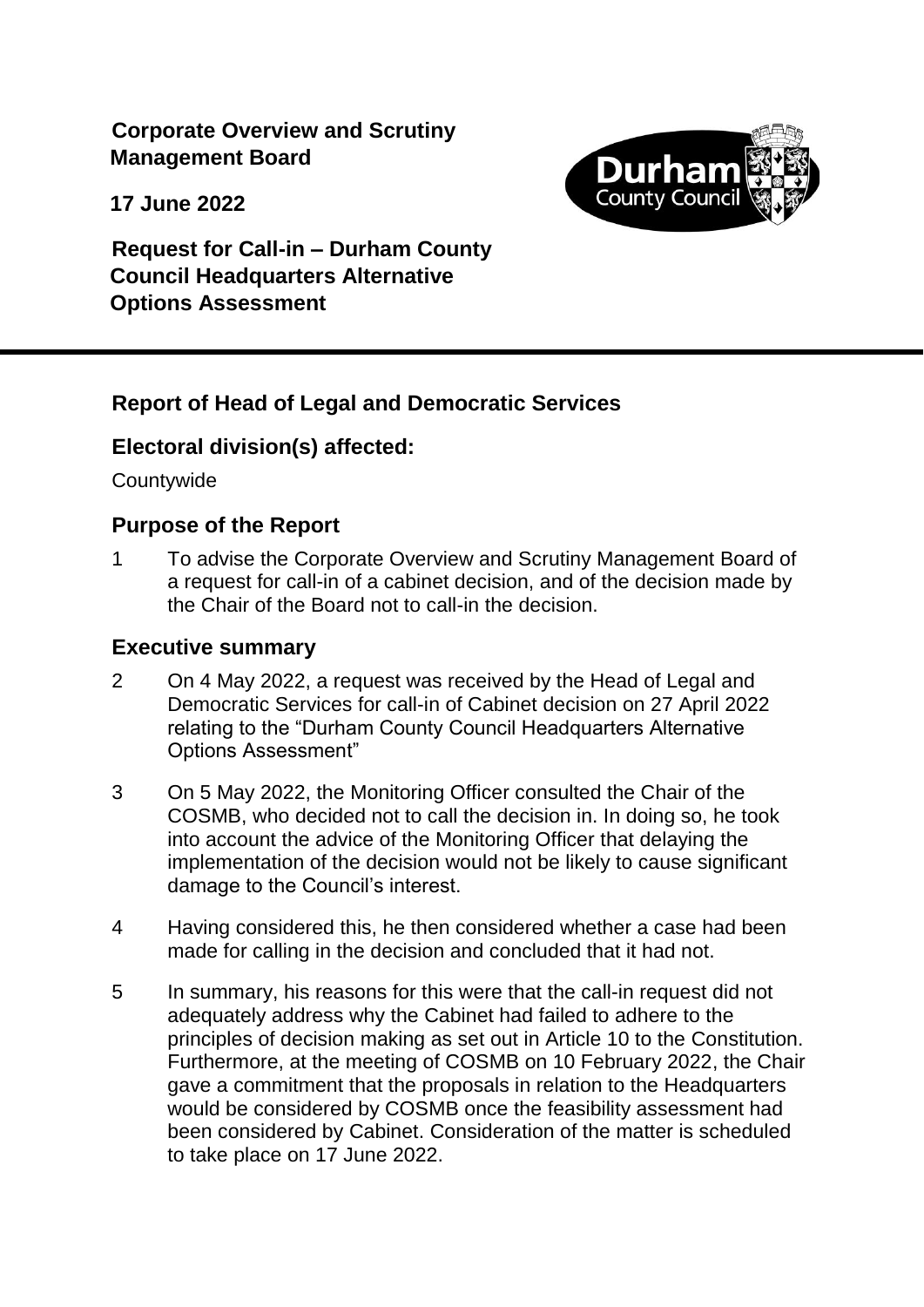# **Recommendation**

6 The Corporate Overview and Scrutiny Management Board is asked to note this report.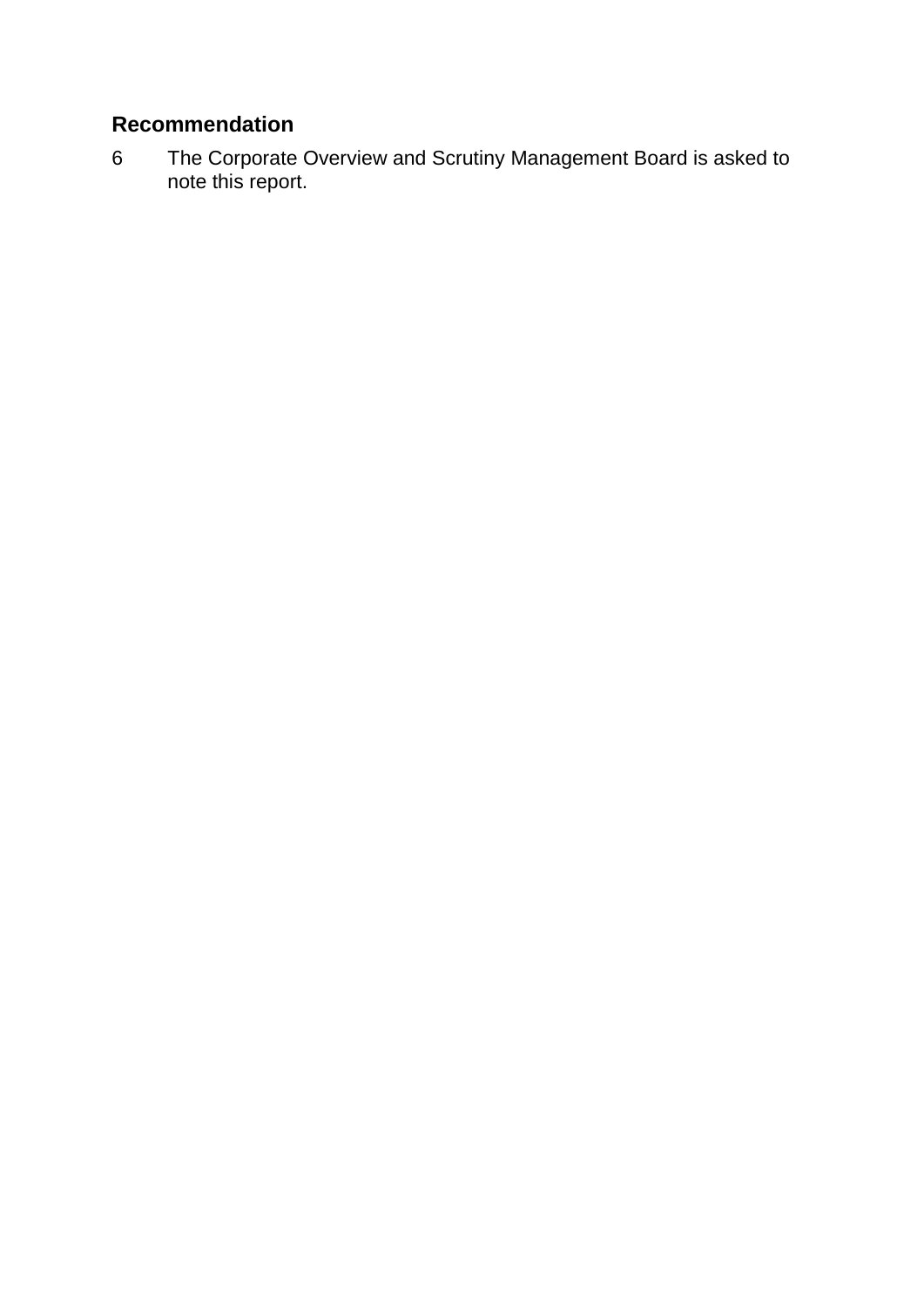# **Background**

- 7 On 4 May 2022, a request was received by the Head of Legal and Democratic Services for call-in of Cabinet decision on 27 April 2022 relating to the "Durham County Council Headquarters Alternative Options Assessment" (Agenda items 2 and 6). A copy of the request is attached at Appendix 2.
- 8 On 5 May 2022, the Monitoring Officer consulted the Chair of the COSMB, who decided not to call the decision in. In doing so, he took into account the advice of the Monitoring Officer that delaying the implementation of the decision would not be likely to cause significant damage to the Council's interest.
- 9 Having considered this, he then considered whether a case had been made for calling in the decision and concluded that it had not for the reasons set out below.
- 10 Under Scrutiny Procedure Rule 17(d), the notice requesting call-in should give reasons for call-in, having regard to the principles of decision making set out in the Council's Constitution. Whilst the request for call-in states that the decision would benefit from "open scrutiny and it would be in the public interest", the request did not adequately address why the Cabinet failed to adhere to the principles of decision making as set out in Article 10 of the Constitution in reaching its decision.
- 11 The Chair considered that the Cabinet could have dealt with the decision entirely in private as they were required to consider information that was exempt under Schedule 12A of the Local Government Act 1972. However, Cabinet considered the elements of the decision, which were not exempt in the public part of the meeting. In doing so, the Cabinet had acted in accordance with the principle 10.02(e) a presumption in favour of openness and also discharged their duties in respect of the public interest.
- 12 The Chair also noted that no challenges were received in respect of the intention to take a decision in private following publication of the requisite notice, which was published on the Council's website.
- 13 The public had the right to submit questions to Cabinet in respect of the proposals, but none were received. Non-Cabinet members also had the opportunity to submit questions to the Cabinet. Five members submitted questions, which were asked at the meeting. The Chair therefore considers that there was sufficient opportunity for the decision to be scrutinised as part of the Cabinet process.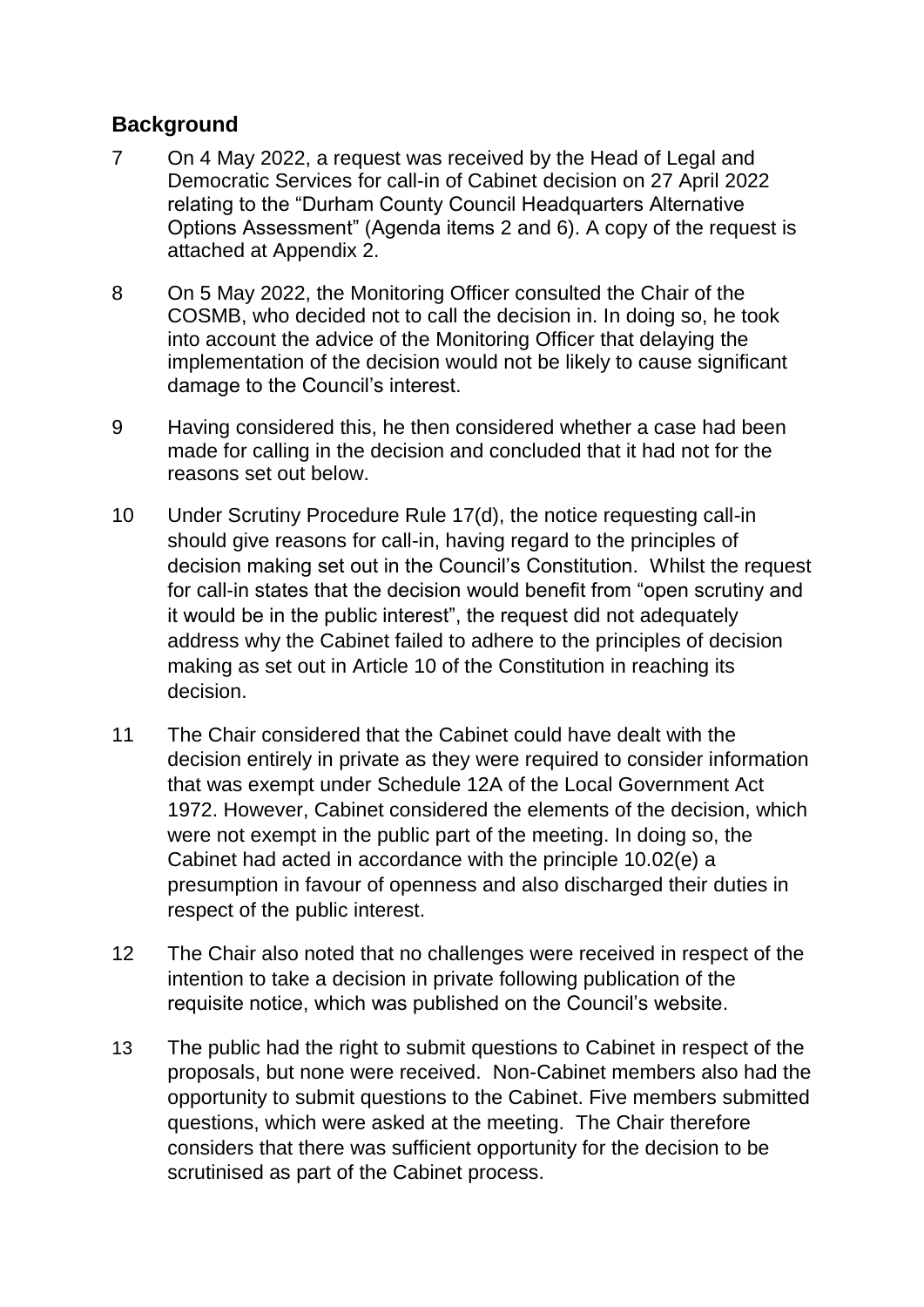- 14 At the meeting Corporate Overview and Scrutiny Management Board on 10 February 2022, the Chair advised that the proposals in respect of the Headquarters would come to a future meeting once the feasibility study had been considered by Cabinet. Accordingly, the proposals will be considered at the Board's meeting on 17 June 2022.
- 15 Given this earlier commitment, the Chair did not consider that the call-in request was reasonable or that the case for call-in was made out for the reasons set out above. The decision will therefore not be called in.

# **Main implications**

Legal Implications

16 This report has been produced in accordance with the Overview and Scrutiny Procedure Rules within the Council's Constitution as they relate to Call-in.

# **Conclusion**

17 The Call-in request was considered by the Chair of the Corporate Overview and Scrutiny Management Board in accordance with the Overview and Scrutiny Procedure Rules within the Council's Constitution and was rejected.

# **Background papers**

- Durham County Council Constitution
- Notice of Intention to take a decision in private: **Issue details** -REGExempt Notice 07a - [Review of Headquarters -](https://democracy.durham.gov.uk/mgIssueHistoryHome.aspx?IId=84636) Durham [County Council](https://democracy.durham.gov.uk/mgIssueHistoryHome.aspx?IId=84636)

# **Author**

Helen Lynch Tel: 03000 269732